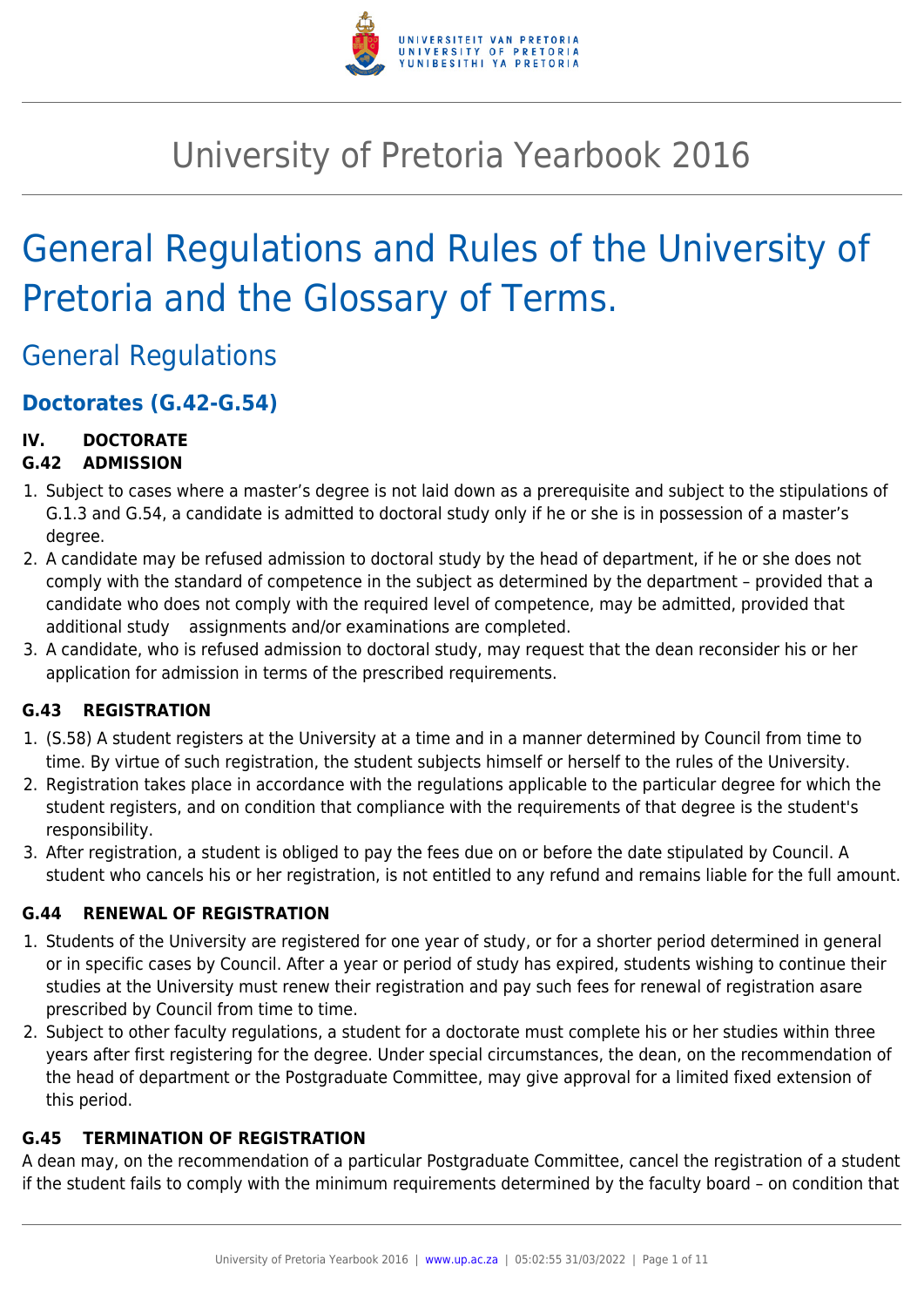

a student may request that the dean reconsider the decision in terms of the set procedures. The general rule is that a doctoral student must complete his or her studies within three years, with a possible limited fixed extension, after first registering for the degree.

### **G.46 APPLICATION OF OLD AND NEW REGULATIONS**

- 1. Should a regulation, according to which a curriculum has been compiled, be amended, a student who has started his or her curriculum under the old regulation and who has not interrupted his or her study, may complete such a curriculum in accordance with the old regulation – on condition that a faculty board may formulate special transitional requirements in order to enable that student to complete his or her study in accordance with the new regulation.
- 2. A student who has been registered for a degree programme and

(a) who has failed to renew his or her registration for such a degree programme in the ensuing calendar year; or

(b) who has failed a year of study; or

(c) who has not complied with the prescribed requirements for progress in accordance with faculty regulations, is deemed to have interrupted his or her study and forfeits the right to continue studies under the old regulation.

In exceptional cases, a dean may grant such a student permission to continue his or her study in terms of such stipulations as the dean may determine.

## **G.47 CONCURRENT REGISTRATION FOR TWO FIELDS OF STUDY AND DUPLICATION OF DOCTORAL DEGREES**

- 1. With the permission of the dean(s) concerned, a student may register simultaneously for a degree, diploma or certificate and another degree, diploma or certificate, whether undergraduate or postgraduate, subject to the regulations applicable to the fields of study in question and to any other stipulations the dean(s) may prescribe on condition that there shall be no overlap in the course content of the first degree, diploma or certificate and the second degree, diploma or certificate. Such a concession may be withdrawn by the dean(s) concerned if the student does not perform satisfactorily.
- 2. A duplicate doctoral degree is one which is at the same level and in the same field as a degree already awarded. Applicants are allowed to enrol for a second degree at doctoral level only if the second degree is in an unrelated field.

### **G.48 MINIMUM PERIODS OF STUDY AND REQUIREMENTS FOR A DOCTORATE**

- 1. A doctorate is conferred on a student only if
- 1.1 one of the following periods has expired:
	- (a) at least four years after complying with all the requirements for a three-year bachelor's degree
	- (b) at least three years after complying with all the requirements for a four-year bachelor's degree

(c) at least two years after complying with all the requirements for a bachelor's degree of five years or more, or

- (d) at least two years after complying with all the requirements for a master's degree
- 1.2 at least 12 months since registration for the doctorate at this University have expired, unless a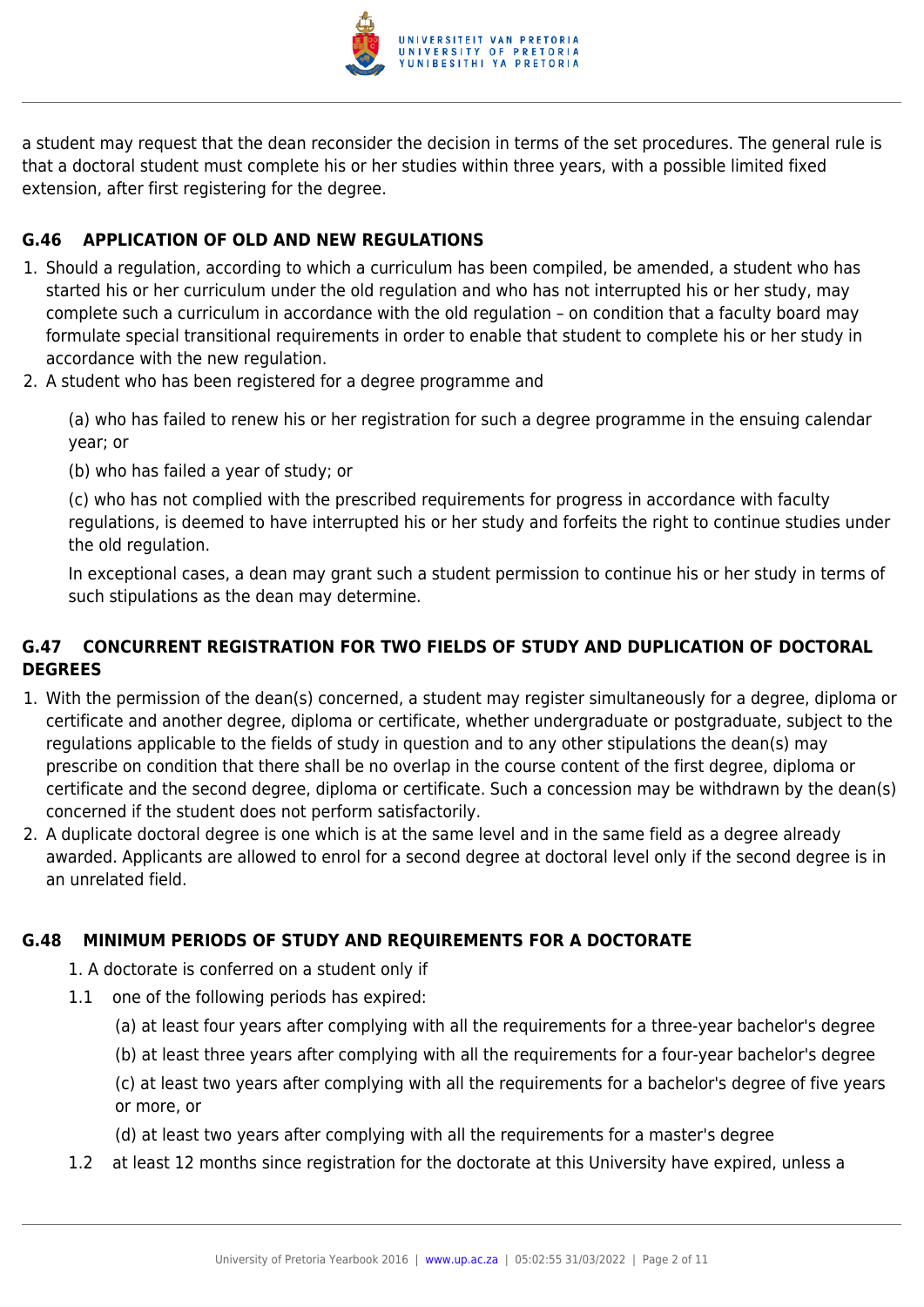

shorter period has been approved by the dean.

2. In addition to the stipulations of G.48.1 a doctorate is conferred on a student only if he or she has complied with all the requirements laid down in faculty regulations.

#### **G.49 EXAMINATIONS**

1. General

A doctorate is conferred by virtue of a thesis, provided that the faculties may lay down the additional requirements of written and/or oral examinations.

2. Doctoral examinations

(a) The dean, on the recommendation of the head of department, determines the nature and extent of examinations, as well as the pass requirements.

(b) The results of the examination are presented to the dean for ratification.

#### **G.50 THESES**

1. General

(a) Approval of topic and title

(i) Applications for the approval of the topic and title of a thesis, as well as changes to titles are submitted to the relevant Postgraduate Committee, on the recommendation of the relevant head of department.

(ii) The Postgraduate Committee considers the applications and either approves them or refers them back to the head of department.

(iii) In the event of a dispute between the head of department and the Postgraduate Committee an appeal in writing can be made to the dean. The decision of the dean is final.

- (iv) The titles of theses are submitted to the faculty board and included in the board pack for notification.
	- (b) Non-disclosure of the contents of a study
- (i) Where part or all of the contents of a doctoral study must remain confidential, the supervisor will be required to submit an application to the Postgraduate Committee setting out the grounds for such a request and indicating the duration of the period of confidentiality. This period would normally not exceed 2 (two) years.

(ii) The Postgraduate Committee considers the application and either approves it or refers it back to the supervisor.

(iii) In the event of a dispute between the supervisor and the Postgraduate Committee a written appeal can be made to the dean. The decision of the dean is final.

(c) Designation of supervisors or co-supervisors

(i) The head of department concerned must designate a supervisor and/or a co-supervisor from within the faculty for a particular candidate within one month after the candidate has registered. The designation by the head of department should be confirmed by the Postgraduate Committee. Should the Postgraduate Committee not confirm the designation by the head of department, the matter is referred to the dean for a final decision. (ii) A person designated as supervisor for a doctoral candidate, should hold a qualification that is equivalent to the qualification of the postgraduate candidate concerned, and should have the appropriate stature and experience to supervise postgraduate candidates. If this is not the case the head of department must obtain approval from the Postgraduate Committee for the designation.

(iii) A person designated as the main supervisor must be appointed to an academic position in the University. Cosupervisors who do not occupy academic positions in the University may also be appointed.

(iv) On the retirement or resignation of a supervisor from the University's service, he or she may, with the approval of the head of department concerned, still act as supervisor for the student for whom he or she was appointed as supervisor, in order to enable such a student to complete his or her thesis. For this purpose and for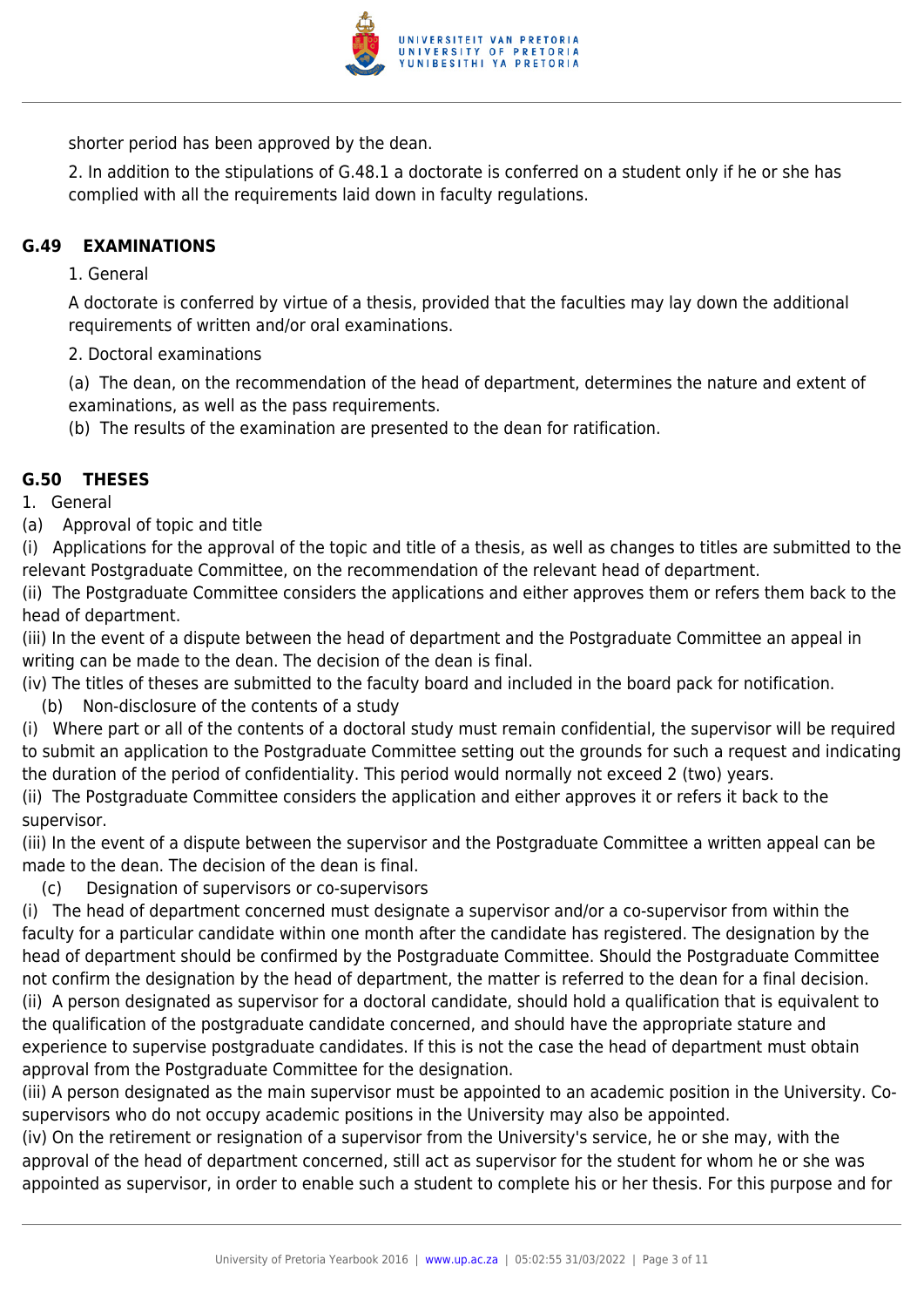

this period such a supervisor will be deemed to be an accredited lecturer of the University. This arrangement is allowed to continue until such time as the head of department deems it to be no longer appropriate. If on the retirement or resignation of a supervisor from the University's service, he or she is no longer prepared to act as supervisor for the student for whom he or she was appointed as supervisor, a new supervisor is appointed as stipulated in G.50.1(c)(i) to (iii).

(v) The designation of supervisors and co-supervisors is submitted to the faculty board for notification.

(vi) An agreement between the student and the supervisor should be signed. The document serves as the basis for the interaction between the student and the supervisor. It indicates their individual roles, responsibilities and expectations and makes it clear that they are entering into a binding undertaking with each other. (vii)It is the responsibility of the head of department concerned to monitor the progress of a candidate in regard to his or her signed agreement.

(d) Preparation and submission of the thesis

(i) The supervisor is responsible for advising the student with regard to the proper preparation of the thesis. (ii) A thesis may only be submitted with the written permission of the supervisor. Should the supervisor refuse to grant permission for submission, the candidate may request permission to submit from the Postgraduate Committee. The Postgraduate Committee may allow the thesis to be submitted for examination or may turn down the request. Should the Postgraduate Committee turn down the request, the candidate may refer the matter to the Vice-Principal responsible for research and postgraduate studies, who should convene the Postgraduate Appeals Committee to consider the matter based on reports from the candidate, the supervisor and the Postgraduate Committee. The decision of the Postgraduate Appeals Committee is final. Should the Postgraduate Appeals Committee agree to the request of the candidate, the supervisor has the right to remove his or her name from the thesis if he or she so wishes.

(iii) A thesis is submitted to the Head: Student Administration, before the closing date for the various graduation ceremonies as announced annually.

(iv) On submission of the thesis the student should also submit a written statement by the supervisor or the chairperson of the Postgraduate Committee or chairperson of the Postgraduate Appeals Committee, where applicable, approving submission of the thesis. A doctoral student must also submit a CV, approved by the supervisor, on submission of the thesis.

(v) A doctoral student, when submitting a thesis, has to declare the following in writing: "I declare that the thesis, which I hereby submit for the degree ........................ at the University of Pretoria, is my own work and has not previously been submitted by me for a degree at this or any other tertiary institution."

(vi) For examination purposes, a student must, in consultation with the supervisor, submit a sufficient number of bound copies of the thesis, printed on good quality paper and of good letter quality, to the Head: Student Administration. Permission to submit the thesis in unbound form may be obtained from the supervisor concerned on condition that a copy of the final approved thesis is presented to the examiners in bound format or electronic format.

(vii) Should the supervisor deem it appropriate, an electronic copy of the thesis must be submitted to the Head: Student Administration for examination purposes in the format specified by the faculty and in accordance with the minimum specifications set by the Department of Library Services. The head of department may determine whether the electronic copies should be submitted instead of or in addition to the paper copies. [The specifications are available at:

#### <http://upetd.up.ac.za/authors/publish/standards.htm#specs>]

(viii)If a thesis is accepted, but the student is required to make certain amendments in accordance with the examiners' decisions, the amendments should be made to all copies to the satisfaction of the supervisor concerned, who must submit a declaration to this effect to the Head: Student Administration before 15 February for the Autumn graduation ceremonies and before 15 July for the Spring graduation ceremonies.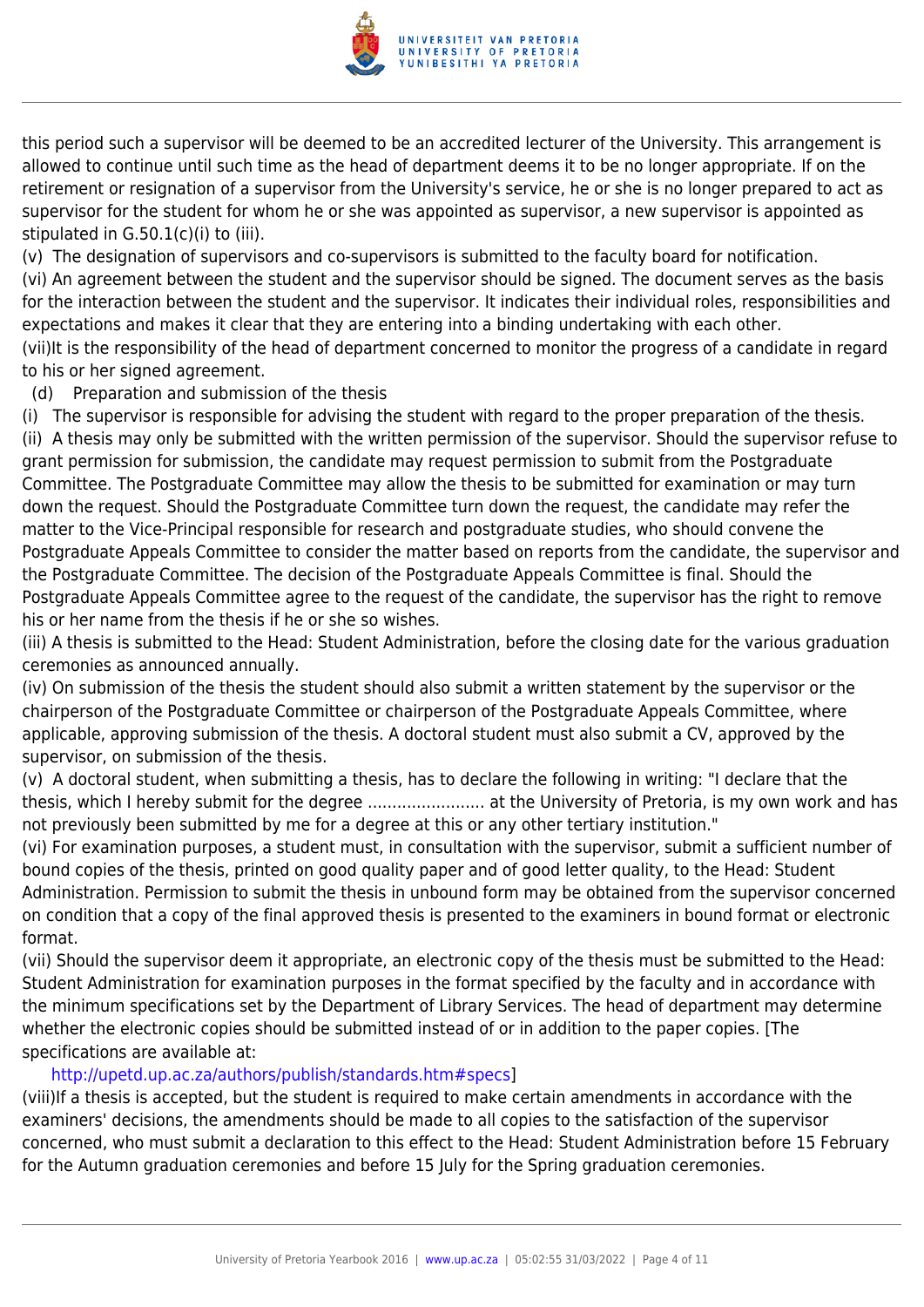

(ix) In addition to the copies mentioned in G.50.1(d)(vi), each successful student must submit a bound paper copy as well as two electronic copies of the approved dissertation to the Head: Student Administration in the format specified by the faculty and in accordance with the minimum standards set by the Department of Library Services, before 15 February for the Autumn graduation ceremonies and before 15 July for the Spring graduation ceremonies, failing which the degree will only be conferred during a subsequent series of graduation ceremonies. [The specifications are available at:

<http://upetd.up.ac.za/authors/publish/standards.htm#specs>].

(e) Progress reports

(i) The supervisor must report once a year in writing to the head of department on the progress of his or her candidate.

(ii) Registration for subsequent years is conditional on satisfactory progress in the preceding year as confirmed by the head of department. The head of department must give approval on the electronic system.

(f) Preparation of a thesis including published papers

 (i) In cases where a doctoral candidate has published articles based on results emanating from the doctoral study conducted at the University prior to the submission of the thesis, the thesis may be prepared on the basis of these articles.

In such cases the following apply:

• The research reported in the papers must have been conducted while the candidate was registered as a doctoral candidate at the University;

• The thesis must be prepared so as to present the published articles as a coherent body of new knowledge, and must include a comprehensive introductory section giving adequate background and the objectives of the body of research, and a concluding section which summarises the outcomes and significance of the work.

• The articles may be introduced as chapters or sections of the thesis.

(ii) The thesis should be accompanied by a letter in which the candidate testifies that the publication/s included in the thesis

• has/have not been submitted previously to this or any other tertiary institution for such a doctoral degree;

• is/are his or her own work, and with regard to such publication/s of which he or she is co-author, that his or her personal contribution to those works is clearly stated;

• has/have given due recognition to the institutional policy on copyright.

(iii) A summary of not more than 500 words that indicates the contribution that the work has made to the discipline.

(g) Intellectual property

(i) All rights in regard to intellectual property that is produced by a student during his or her studies or as a result of any research project conducted at the University or through the use of the equipment of the University, vest in the University, in terms of the contract entered into by the student and/or his or her parents or guardians at registration. This stipulation applies amongst others where the student works under study guidance or as a member of a project team of the University. It also applies where the student does contract work for a third party as a member of a research team of the University. The University and the student may, however, agree in writing to another arrangement.

(ii) A student and the University may conclude an agreement regarding the publication of a thesis and/or any article. Should the copyright of the thesis and/or article be the only exploitable intellectual property that arises from such thesis and/or article, the University would normally transfer the copyright to the student, subject to certain conditions. A faculty may, in consultation with the Office of the Registrar, make arrangements that apply to that specific faculty.

(iii) In the absence of any agreement, the University has the right to reproduce and/or publish, in any manner it may deem fit, a thesis and/or article as contemplated in G.51, and to distribute such reproduction.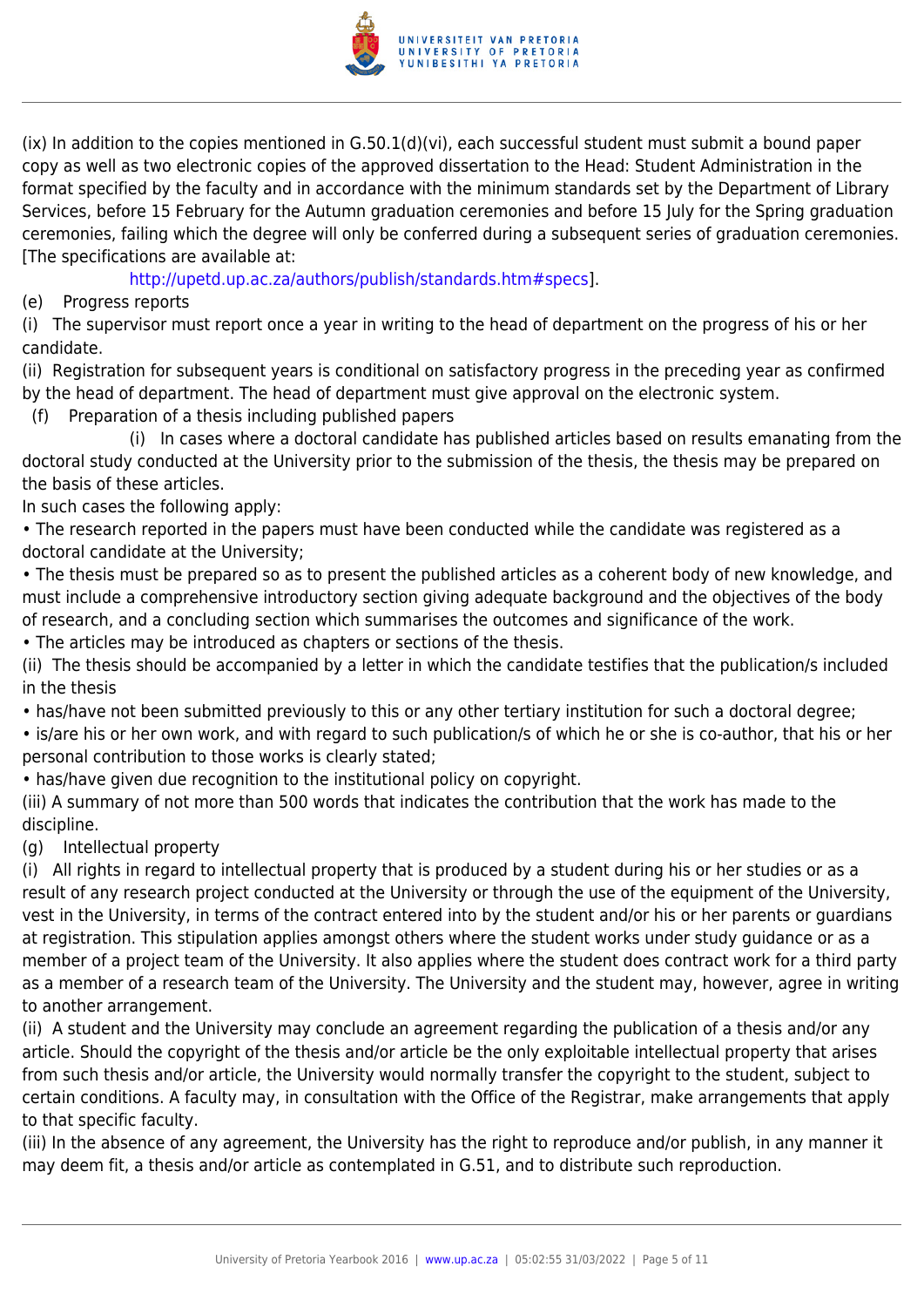

(iv) On publication of the thesis or any article as contemplated G.51, or an adaptation thereof, it should be stated that it emanates from a doctoral study at the University. The name of the supervisor and the department, in which the study was completed, should also be acknowledged. Reprints should state the title and date of the original publication.

(v) A student may not submit an article for publication reflecting the content of the dissertation without the permission of the supervisor.

(vi) The above should be read in conjunction with the University's Intellectual Property Law Policy: Personnel and Students, as amended from time to time.

2. Technical editing of the thesis

(a) Subject to exceptions that have to be approved in writing by the head of department, in consultation with the supervisor, the technical editing of a thesis should comply with the following requirements:

(b) Title page

The title page of the thesis which is submitted should contain the following:

(i) (The full title of the thesis) ……………………

by

(ii) (Full name of the student …………………………...

(iii) Submitted in partial fulfilment of the requirements for the degree ……………………………………… **or** the contract of  $\overline{a}$ 

 Submitted in fulfilment of the requirements for the degree ………………….………in the Faculty of …………………………….., University of Pretoria

(iv) (Year and date of submission) …………………….

(c) Format and cover

 The thesis should be submitted in a format not larger than A4. The bound copies must be bound in a hard cover, on which the title of the thesis and the name of the student are printed. The name of the student and the year of submission of the thesis should appear on the spine of each bound copy.

(d) Ethics statement

 The thesis should contain a statement by the student that he or she has complied with the University's Policy on Research Ethics and Integrity and has in general observed the principles of honesty, objectivity, the duty of care and, fairness in giving credit and appropriate acknowledgement to the work of others.

 The ethics statement, which should appear after the declaration referred to in G.50.1(d)(v) and before the summary of the thesis, must contain the following:

Ethics statement

The author, whose name appears on the title page of this thesis, has obtained, for the research described in this work, the applicable research ethics approval.

The author declares that he/she has observed the ethical standards required in terms of the University of Pretoria's Code of ethics for researchers and the Policy guidelines for responsible research.

3. Synopsis and abstract of the thesis

(a) A summary of the thesis in English of not more than 250 words should be compiled by the student and included in each bound copy of the thesis.

(b) In addition to the summary mentioned in G.50.3(a), an abstract, in English, of the doctoral thesis of 350 words, as well as the title page in English, should be submitted together with the examination copies of the thesis. The abstract will be submitted to the University's Department of Library Services.

(c) A list of key terms to ensure recovery of the source should also be submitted together with the examination copies of the thesis.

(d) The title of the abstract referred to in G.50.3(b) should contain the following:

(i) (Full title of the thesis) ……………………………….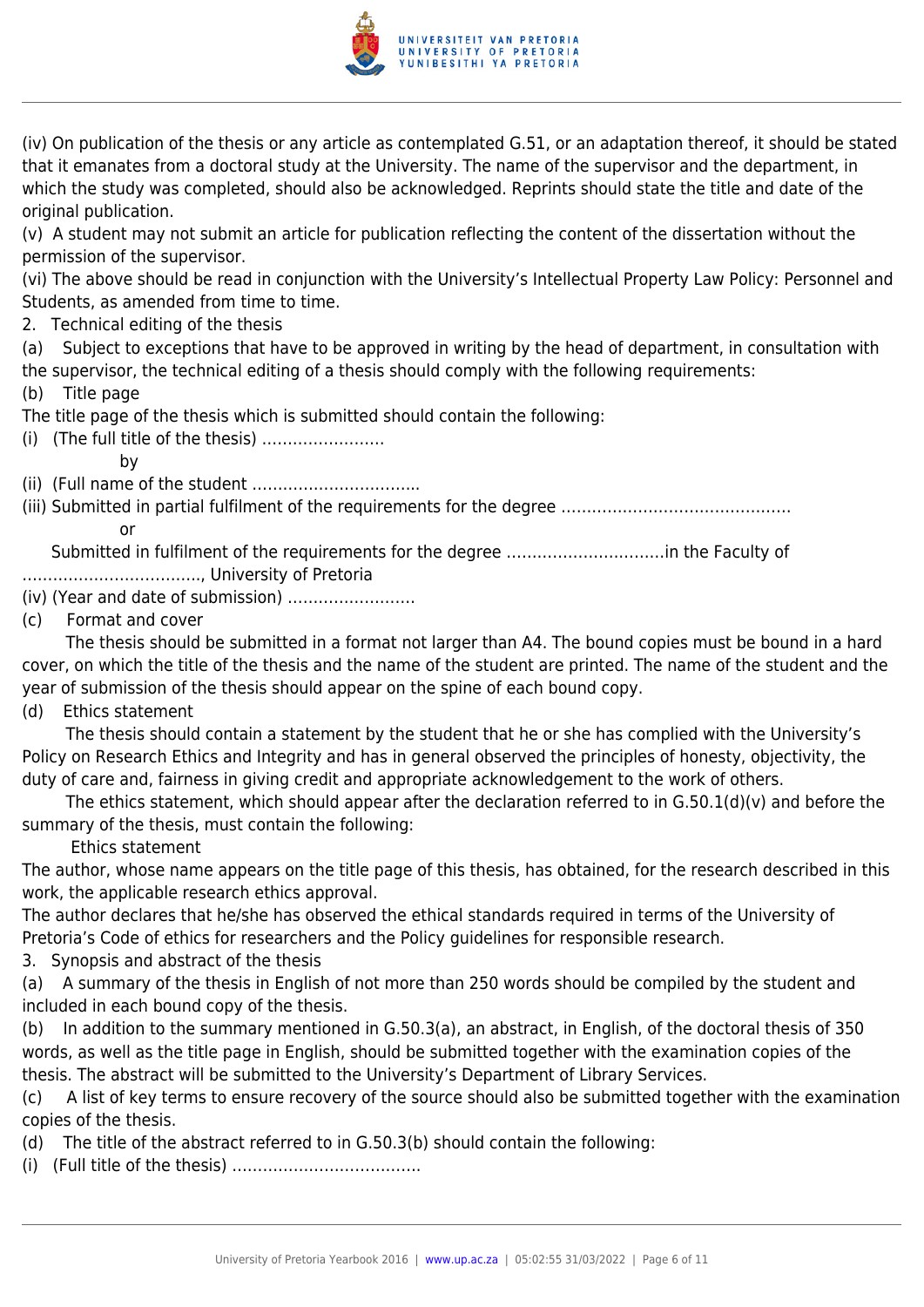

#### by

(ii) (Full name of the student ……………………………

(iii) Supervisor ………………………………………….....

Co-supervisor …………………………………………

(iv) Department …………………………………………....

(v) Degree for which thesis is submitted ………………

(e) The student must submit the summary and the abstract of the thesis to the supervisor for approval before final presentation thereof.

4. Evaluation of the thesis

(a) Appointment of the examination panel

(i) A student should inform the Head: Student Administration, in writing, of the intention to submit the thesis at least three months prior to submission, in order that examiners can be notified accordingly.

(ii) The Postgraduate Committee appoints the examination panel for a particular candidate subject to the provisions of regulation G.50.4(a)(iii).

(iii) The supervisor in consultation with the head of department concerned compiles a list of names of potential examiners both inside and outside of South Africa from which the Postgraduate Committee can appoint examiners provided that at least one internal examiner and at least two external examiners from outside the University are appointed, of whom at least one must preferably be from outside South Africa, as well as at least two substitute examiners for purposes of attending the oral examination as provided for in G.50.4(d)(iv). If an internal examiner is not appointed an additional external examiner must be appointed.

(iv) The supervisor may not be an internal examiner.

(v) An external examiner should not be associated in any way with the candidate or in any way be involved in the research that the candidate has done previously, neither should a substitute examiner in any way be involved in the research that the candidate has done previously.

(vi) External examiners must be from different institutions.

(vii)A summary of the thesis in English of not more than 250 words compiled by the student will be made available to potential examiners in order to enable them to decide whether they have the expertise to accept the nomination.

(viii) As soon as a potential examiner has accepted his or her appointment as examiner, he or she is supplied with a formal letter of appointment as well as documentation on the policy of the University concerning examinations. Examiners must sign an acceptance form, which is to be returned to the Head: Student Administration.

(b) Identity of members of the examination panel

(i) The identity of the examiners may not be revealed to the candidate until the examination process has been completed and then only with the consent of the examiner and the Postgraduate Committee.

(ii) The identity of the examiners is made known in the programme of the graduation ceremony at which the degree is to be conferred on the candidate.

(c) Criteria for evaluation

(i) A thesis must contain proof of a candidate's ability to conduct original research that contributes to the development of new knowledge and expertise.

(ii) A thesis should comply with the requirements stipulated by faculties and is also evaluated on the following: (aa) scientific and academic standard of research; research procedures and techniques; methodology; definition and extent of research; theoretical foundation; coverage of literature and comprehension of field of research; (bb) scientific and academic quality of processing; presentation, analysis and synthesis of data; structure and logical development and arrangement of content; as well as critical findings, conclusions and recommendations; (cc) editing and use of language;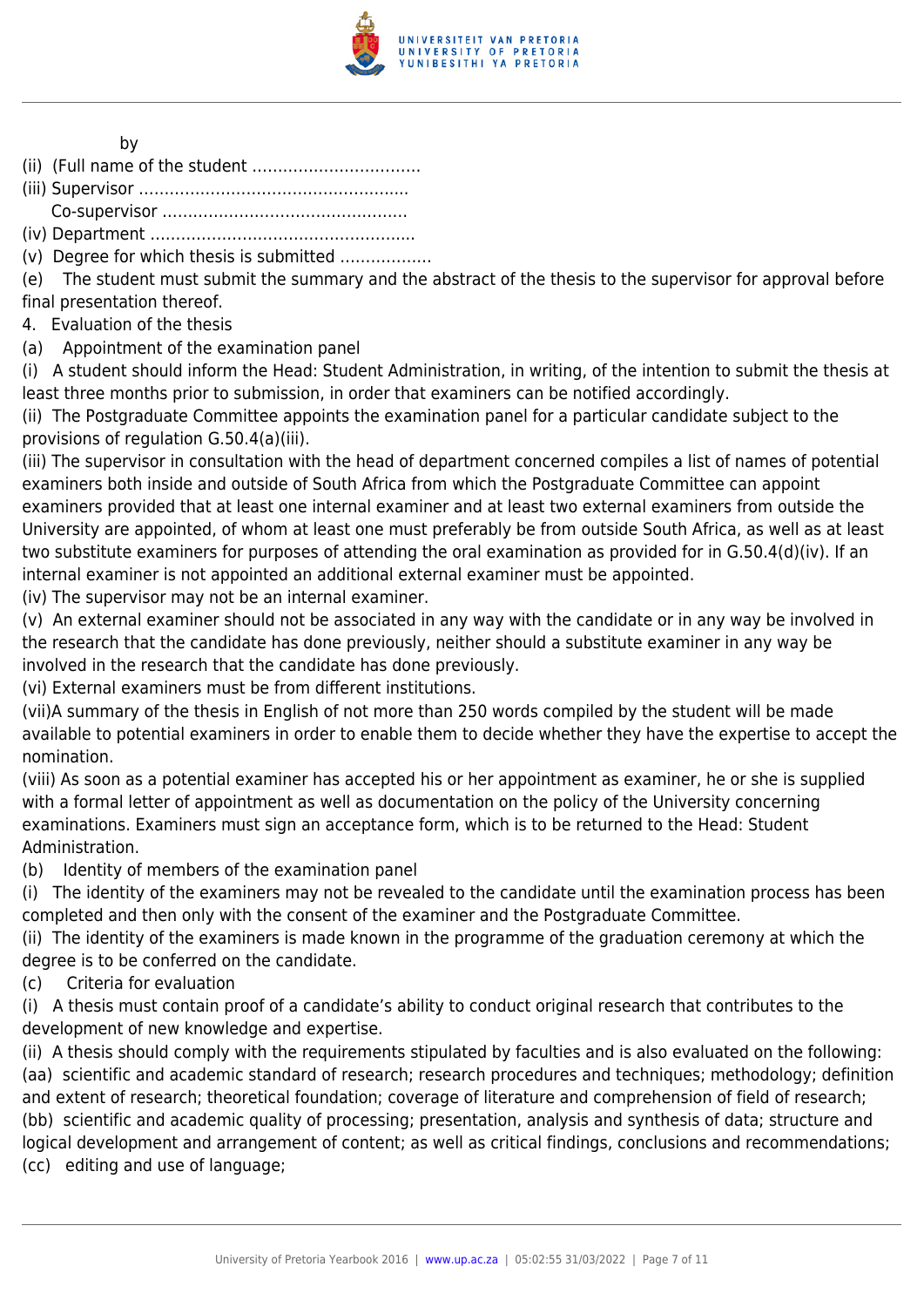

(dd) technical finish and layout which must meet the requirements set by faculties; and

(ee) whether the thesis or parts thereof is publishable.

(iii) A student is allowed to submit a thesis that has been rejected only once in an amended form, and in such a case he or she must bear the full cost of the examination.

(d) Examiners' reports

(i) Every examiner independently and individually submits a report to the Head: Student Administration. The reports are treated confidentially.

(ii) Every report has to contain one of the following recommendations:

(aa) that the degree be conferred without any changes to be made to the thesis by the candidate;

(bb) that the degree be conferred as soon as minor changes have been made to the thesis by the candidate, to the satisfaction of the head of the department;

(cc) that the degree be conferred as soon as the candidate has made major changes to the thesis to the satisfaction of the examination panel;

(dd) that the thesis does not meet the required standard, but that the candidate be invited to review the thesis and to resubmit the thesis at a later stage for re-examination;

(ee) that the thesis be rejected and that the candidate does not pass; or

(ff) that the candidate should be called for oral questioning by the examination panel prior to finalisation of the result.

(iii) The examiners' reports are made available to the head of department by the Head: Student Administration. (iv) In the case of a thesis, the examiners' recommendations made in terms of G.50.4(d)(ii) are preliminary in nature and subject to the successful completion of an oral examination by the candidate as provided for in G.50.4(d)(iv)(aa)–(cc) below, or such recommendations are treated as provided for in G.50.4(d)(v) below, as the case may be.

(aa) The supervisor arranges an oral examination chaired by the head of department during which the candidate is required to do a presentation on the thesis. The examiners appointed in terms of G.50.4(a) constitute the examination commission for the oral examination. If an examiner cannot participate in the examination the supervisor calls upon one of the substitute examiners appointed in terms of G.50.4(a) to act as a member of the examination commission.

(bb) The supervisor in consultation with the head of department makes the relevant section(s) of the examiners' reports available to the candidate in accordance with G.50.4(e)(iii) beforehand in order for the necessary changes to be made to the thesis before the presentation.

(cc) After the presentation by the candidate, the examination commission constitutes a closed meeting chaired by the head of department to consider the success of the candidate's representation, to review all the examiners' reports and to submit a consolidated report to the Postgraduate Committee with one of the following recommendations:

– that the degree be conferred;

– that the thesis does not meet the required standard, but that the candidate be invited to review the thesis and to resubmit it at a later stage for re-examination; or

– that the thesis be rejected and that the degree not be conferred on the candidate.

(v) If all the examiners recommended in terms of G.50.4(d)(ii)(ee) that the thesis be rejected, the supervisor and the head of department review the examiners' reports and submit a consolidated report to the Postgraduate Committee.

(e) Treatment of examiners' reports

(i) Under no circumstances shall any party modify any examiner's report.

(ii) The contents of the examiners' reports or the consolidated examiners' report may only be revealed to the candidate with the permission of the Postgraduate Committee and with the consent of the examiners.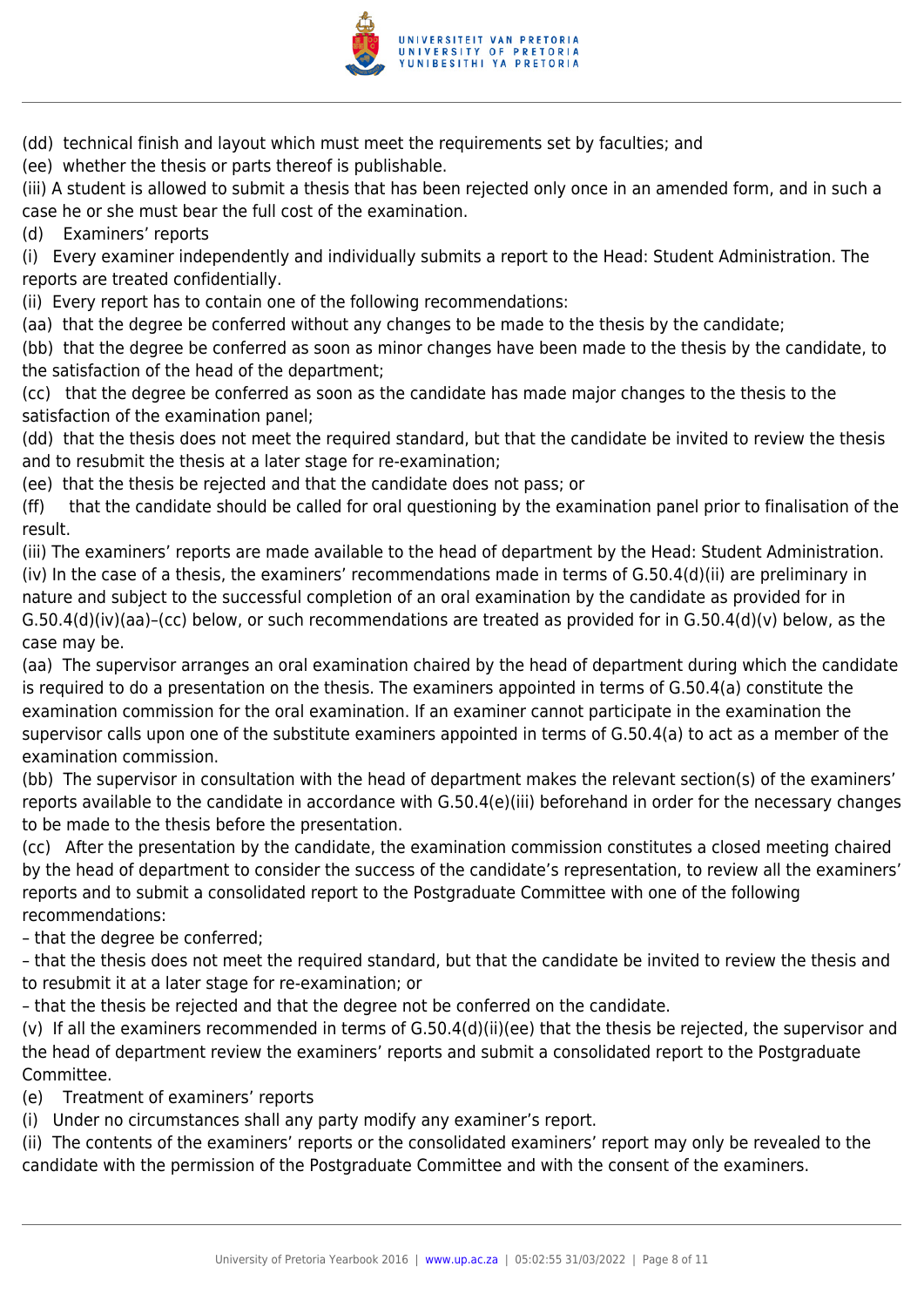

(iii) In the event that the candidate has to make corrections to the thesis, the relevant section(s) of the examiners' reports will be made available to the candidate by the supervisor in consultation with the head of department in order for the necessary changes to be made to the thesis.

(f) Finalisation of reports

(i) Should the examiners' reports not reflect substantial consensus, the head of department in consultation with the supervisor, submits a report to the Postgraduate Committee with a recommended solution. Under no circumstances shall a report of any examiner be ignored.

(ii) Should it be impossible to reach consensus, the dean, after consultation with the Postgraduate Committee and the head of department, appoints an additional external examiner who has international standing in the relevant field of research to evaluate the thesis and report to the dean on the matter.

(iii) The Postgraduate Committee, after considering all the reports (including the report mentioned in G.50.4(f)(ii)) makes a preliminary decision on the conferment or not of the degree. The committee may make any one of the recommendations as indicated in G.50.4(d)(iv). The recommendation, together with all relevant documentation, is submitted to the dean.

(iv) Should the dean concur with the recommendation, he or she takes a decision accordingly.

(v) Should the dean not concur with the recommendation, he or she consults with the Postgraduate Committee. For purposes of this meeting, the dean becomes a member of the Postgraduate Committee and also acts as chairperson of the Postgraduate Committee. The extended committee takes a decision by means of a majority vote. Should there be a tie of votes, the dean has a deciding vote.

(vi) After a decision has been reached about the thesis as indicated in G.50.4(f)(iii) or (iv), the Head: Student Administration has to –

(aa) address a letter to the examiners to thank them for their participation in the examination and for their recommendations;

(bb) inform the examiners of the final result and indicate to them what their further involvement, if any, will be in the remainder of the process; and

(cc) inform the candidate, the supervisor, the co-supervisor and the head of the department of the final result. G.51 ARTICLE FOR PUBLICATION

Before or on submission of a thesis, a student must submit proof of submission of an article issued by an accredited journal, to the Head: Student Administration.

The submitted article should be based on the research that the student has conducted for the thesis and should have been approved by the supervisor.

The supervisor shall be responsible for ensuring that the article has been taken through all the processes of revision and resubmission, as may be necessary.

## **G.52 COMPLIANCE WITH DEGREE REQUIREMENTS AND DEGREE PRIVILEGES**

With the exception of an honorary degree, a degree will be conferred on a student only if the student has complied with all the requirements for the particular degree and has reached the level of competence prescribed for the degree, and on condition that no one is entitled to any privileges pertaining to a degree before the degree has been conferred on him or her at a graduation ceremony.

The doctorate is not conferred with distinction.

## **G.53 DOCTORAL DEGREE BY VIRTUE OF PUBLICATIONS**

#### 1. General

This doctoral degree is conferred in those faculties where the relevant faculty regulations make provision for it. 2. Admission

The degree is conferred on a candidate who has completed an extensive body of excellent research.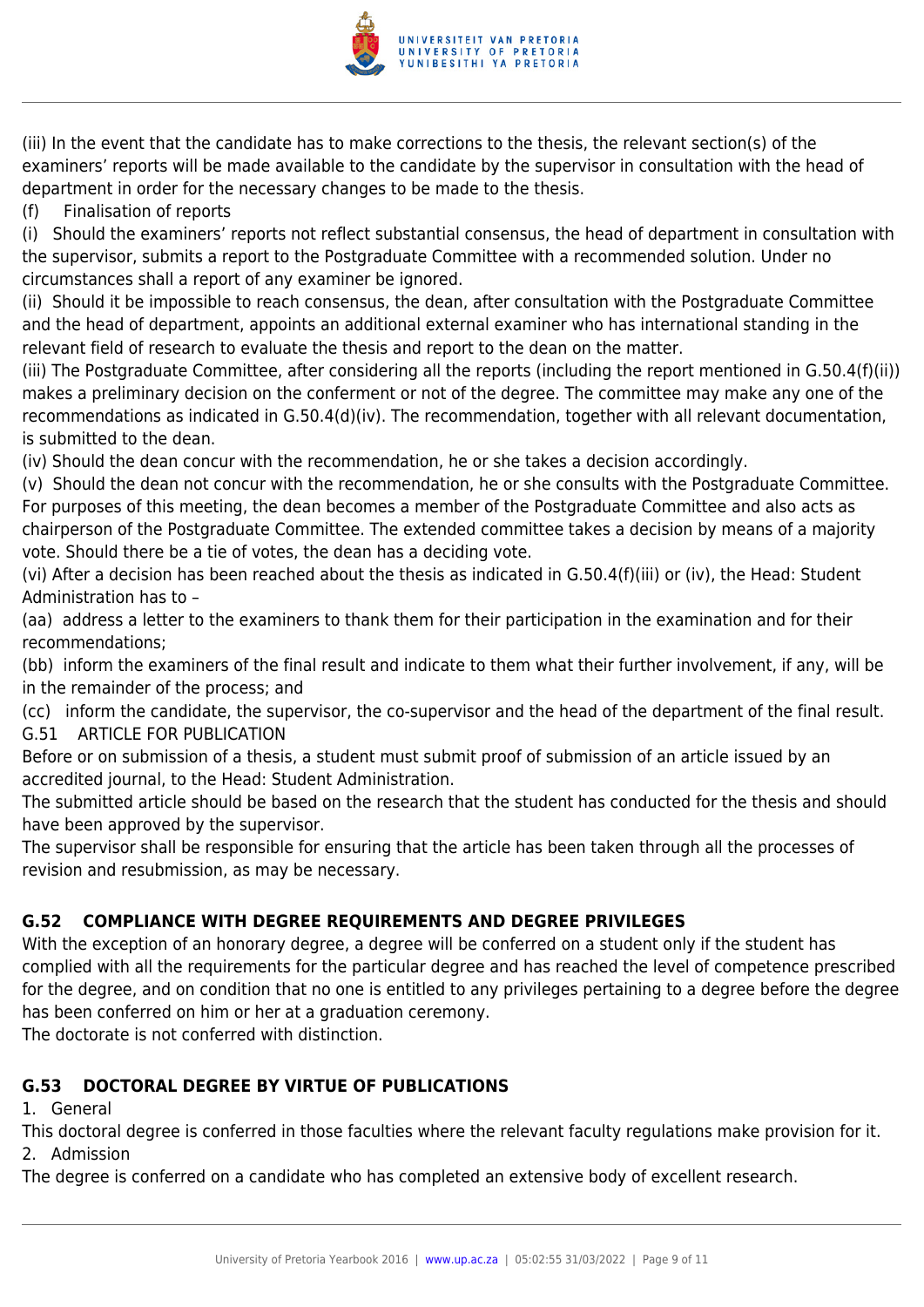

#### 3. Application

(a) A candidate must apply in writing, to the dean, in order to be considered for this degree.

(b) Should a student wish to graduate at a particular ceremony, an application must be submitted three months before the closing date of the various graduation ceremonies, which is announced annually.

(c) The application must be accompanied by

(i) four sets of copies of the publications by virtue of which application is made;

(ii) a report which describes the background relevant to the field of research, and relates the objectives and the content of the papers so as to demonstrate the production of a body of new knowledge;

(iii) a summary of not more than 500 words that indicates the contribution that the work has made to the discipline; and

(iv) a declaration in which the candidate testifies that the publication(s) submitted for the doctoral degree:

(v) has/have not previously been submitted to this or any other tertiary institution for such a doctoral degree; (vi) is/are his or her own work, and with regard to such publication(s) of which he or she is co-author, that his or her personal contribution to those works is clearly stated;

(vii) with due recognition given to the author's copyright in accordance with the case.

4. Registration

A candidate must be registered in the manner determined by the University and must pay the prescribed registration fee.

5. Evaluation of the publications

(a) The dean appoints a committee, chaired by the chairperson of the Research Committee of which the head of department concerned is a member, to make a recommendation to the faculty board as to whether the works have sufficient substance to be submitted for examination in terms of G.53.5 (b).

(b) If the faculty board accepts the recommendation, the Postgraduate Committee appoints an examination panel for a particular candidate, subject to approval by the dean.

(c) The head of department concerned compiles a list of names of potential examiners both inside and outside of South Africa from which the Postgraduate Committee chooses at least three external examiners from outside the University, all of whom must be recognised internationally as having made significant contributions to the field of study. Normally, at least two of these examiners would be from outside South Africa.

(d) No examiner should have any interest in the candidate or in any way be involved in the research that the candidate has done previously.

(e) External examiners must be from different institutions.

(f) As soon as a potential examiner has accepted his or her appointment as examiner, he or she is supplied with a formal letter of appointment as well as documentation on the policy of the University concerning examinations. Examiners must sign an acceptance form that is to be returned to the Head: Student Administration.

(g) A candidate passes if all the members of the examination panel accept the publications for the purposes of conferring the doctoral degree, and on condition that if all but one of the examiners accept the work, the dean, after consultation with the Postgraduate Committee, may appoint a knowledgeable and esteemed academic of stature from outside the University as additional examiner. If the additional examiner accepts the publications, the candidate passes. If such an examiner also rejects the publications, the doctorate is not conferred.

(h) A candidate is considered only once for a doctoral degree based on publications.

(i) This degree is not conferred with distinction.

(j) After reaching a decision on whether the degree is to be conferred or not, as indicated in G.53.5(g), the Head: Student Administration has to

(i) address a letter to the examiners to thank them for their participation in the examination and for their recommendations;

(ii) inform the examiners of the final result and indicate to them what their further involvement, if any, will be in